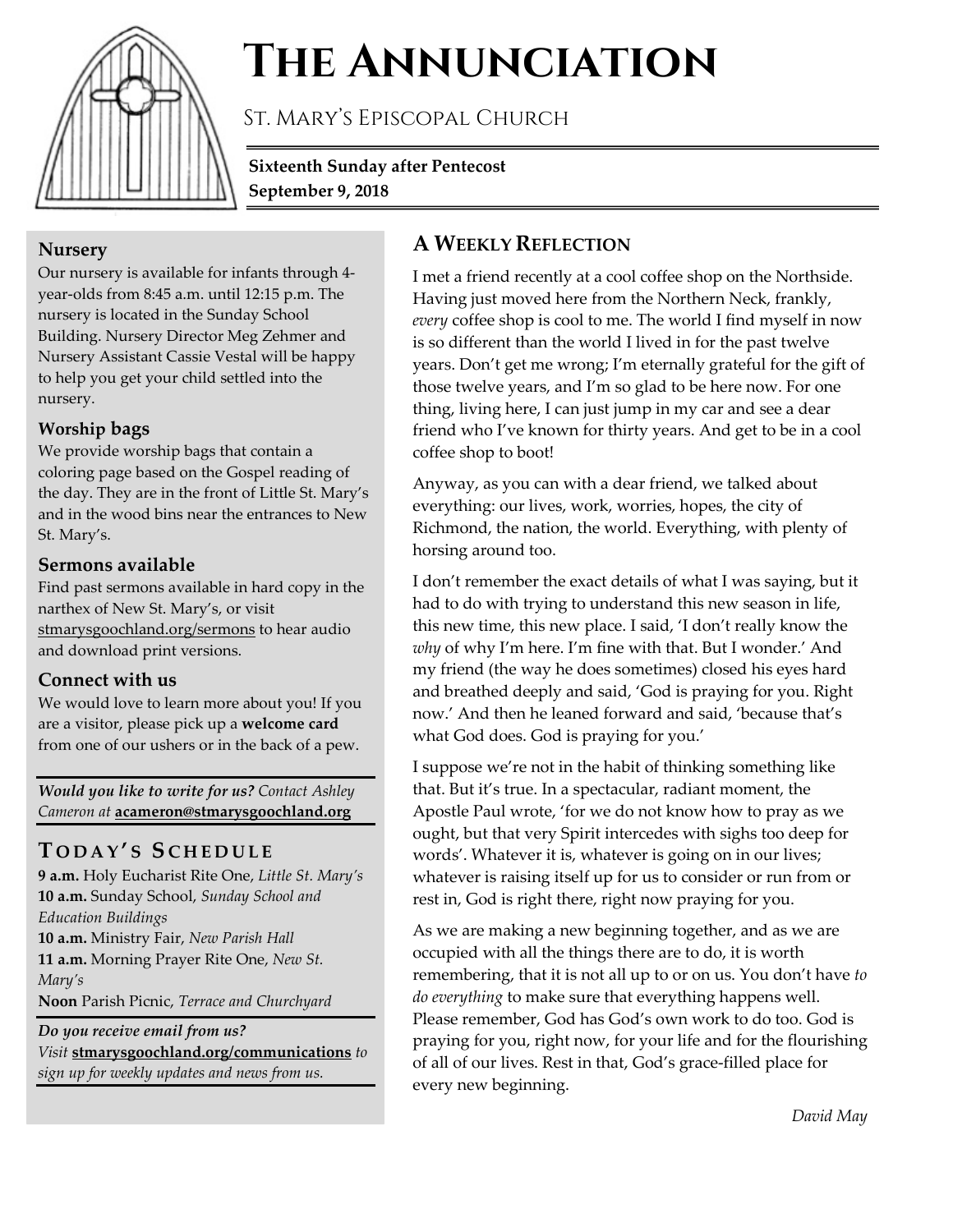WELCOME! Whether it is your first Sunday at St. Mary's, or your 401<sup>st</sup>, we're glad that you're with us. Please feel free to introduce yourself to a greeter, an usher, or one of our clergy, and **consider filling out a welcome card**. We invite you to join us on future **Sundays** at 9 a.m. for Eucharist or at 11 a.m. for Eucharist or Morning Prayer, on Wednesdays for **Noonday Prayer** at 12 p.m. in beautiful and quaint Little St. Mary's, for a **class** or **Bible study**, or for many of our other **fellowship** and **outreach** offerings. **Little St. Mary's** and **New St. Mary's** are also **open** Monday through Friday between 8:30 a.m. and 4:30 p.m. and available to you for prayer and reflection. See the back page to get a sense of what we have going on around St. Mary's.

# **FALL KICKOFF AND PARISH PICNIC TODAY!**

We are excited you are with us today to kick off our fall programs! **Please join us at 10 a.m. for a Ministry Fair in the New Parish Hall.** Stop by different tables to find out how to participate in the vibrant life of St. Mary's. Here you can **learn more about the following opportunities:**

- Altar Guild
- CARITAS
- Children's Choir
- Children's Ministry Committee
- Adult Choir
- Hospitality
- The Fellowship Committee
- Lectionary Bible Study
- Meal Ministry
- Outreach Committee
- Pastoral Care Teams
- Seniors Group
- St. Clare's Guild
- Women's Book Study
- Youth Ministries Committee

During this time, children and youth can attend Sunday School. **After the 11 a.m. service**, we'll celebrate the new year with a Parish Picnic! **The Carytown Burgers and Fries food truck and King of Pops will be here for this fun, family-friendly, and FREE event!** 

## **SPIRITUAL FORMATION AND ADULT EDUCATION**

Back by popular demand, the **men's spiritual practice group** will meet weekly through Advent **beginning on Tuesday, September 11 at 7:30 a.m.** in the Old Parish Hall. Led by Bob Hetherington, the gathering is an opportunity to deepen faith and is open to men of all ages.

The weekly **Lectionary Bible Study** led by parishioner and University of Richmond Professor Frank Eakin begins again this fall on **Wednesday, September 12 at 10 a.m. in the Library**. Each Bible study session focuses on the Lectionary readings assigned for the succeeding Sunday. **Anyone who is interested is invited** to attend and participate in this vibrant discussion.

**Adult forums resume next Sunday, September 16 at 10 a.m.** in the New Parish Hall. Next week, **David May begins a three-part series** entitled, **'How do I DO Theology?'** Please join us for a lively discussion and learning! Can't get there right at 10 a.m.? Don't worry! **Just grab a cup of coffee and come on in!**

#### **FELLOWSHIP**

As we welcome our new rector David May, other newcomers, and visitors, **don't forget to wear your nametag!** Find your nametag in the narthex of Little and New St. Mary's hanging on blue ribbons or on the back tables. **If you do not have a nametag**, please contact **Elizabeth Baker** via email at *ebaker@stmarysgoochland.org* or add your first and last names to the list in the back of New St. Mary's to have one made for you. We thank you all for helping us get to know one another and **making St. Mary's a warm, welcoming place.**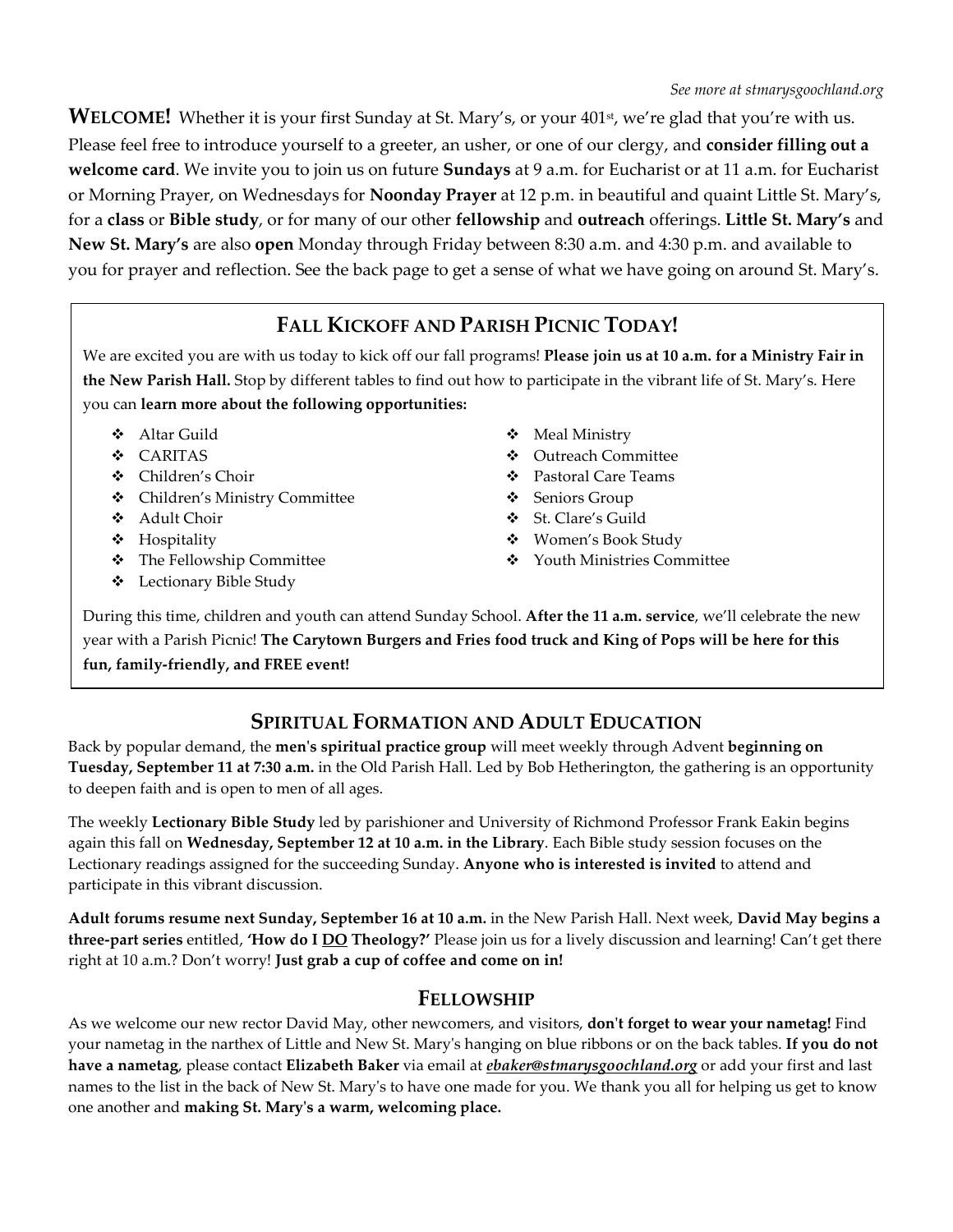**Seniors lunch returns this fall this Tuesday, September 11!** St. Mary's seniors (well, adults of all ages) are invited to a delicious lunch and engaging program at 12 p.m. in the New Parish Hall. This week, **we welcome Dr. Terrie Hale Scheckelhoff, Head of School of St. Catherine's.** Terrie will speak on K-12 education in the greater Richmond area and St. Catherine's role in our community. In her bio it states, "A sought-after conference presenter and panelist, Dr. Scheckelhoff has presented at more than 20 different national, regional and state conferences over the past decade. She has published notable works on relevant topics such as women in leadership, girls and technology and independent school finances." **Suggested donation is \$5/person and all ages are welcome! Please RSVP** to Elizabeth Baker via email at *ebaker@stmarysgoochland.org* or call (804)-784-5678.

## **CHILDREN AND YOUTH**

**Sunday School starts today!** Sunday School classes are offered for children ages 4 - 5th grade at 10 a.m. throughout the school year. Each week the **kids learn about the Gospel story** (or a significant Old Testament story) that they will hear in worship. **If you are interested in learning more about or registering for Sunday School**, contact our Director of Children's Ministries, Amelia McDaniel at *amcdaniel@stmarysgoochland.org* for more information.

**St. Mary's is looking for acolytes** this fall! Acolytes play an important role in the worship and liturgy at St. Mary's. **The role invites any 6th grader or older to serve!** Please email **Matt Rawls** at *mrawls@stmarysgoochland.org* to sign up. Also, anyone who served as an acolyte in the past year is invited to come to the **Acolyte Party this evening** from 6:30 p.m. to 7:30 p.m. It is St. Mary's way to say, "thank you." **Please RSVP** to Matt Rawls so the right amount of pizza is ordered.

**Any student in 8th grade (or above) is invited to join us in the St. Mary's confirmation process**, which runs throughout the 2018-2019 school year. Spread out over 23 classes on the first, second, and third **Sunday mornings of each month at 10 a.m.**, we will learn about the history of our faith, as well as the history of the Episcopal Church and of St. Mary's, and we will learn what it means to have the opportunity to say "Yes! Amen!" to the gift of Baptism. **For more information,** please attend the **informational meeting next Sunday, September 16 at 10 a.m.** in the Library or email Matt Rawls at *mrawls@stmarysgoochland.org***.**

**We're back!** Sunday School and Youth Group for middle school and high school students start next week.

- **Middle School:** Sunday School for 6-7th grade students meets at 10 a.m. in the Education Building the first four Sundays of every month. **Middle School Youth Group** (6-8th grade) gathers on first and third Sundays of each month at 4:30 p.m.
- **High School:** High School Students meet at 10 a.m. each Sunday morning in the Library. High School Youth Group meets the first and third Sundays of each month at 6:30 p.m.

**For more information,** please email Matt Rawls at *mrawls@stmarysgoochland.org.*

## **OUTREACH AND MISSION**

**St. Mary's parishioners are invited to participate in St. Peter's Bible study and volunteer at their food distribution.** On **Wednesday, September 19 at 8:30 a.m**., meet at St. Peter's ready to read that week's Gospel, reflect with community members, unload the truck from the food bank, and prepare grocery bags. **Please come for an hour or two,** whichever works best with your schedule. Please contact Ashley Cameron at (804) 784-5678 or *acameron@stmarysgoochland.org* for more information.

#### **OFFICE VOLUNTEERS NEEDED**

**St. Mary's staff could use support from parishioner volunteers**. Exciting things continue to happen at St. Mary's, and we're kicking off the busiest season, so we are in need of assistance. Roles include answering the phone, proofreading and stuffing bulletins, and creating nametags. **We'd love for you to take any shift of one, two, or three hours during office hours,** Monday through Friday, 8:30 a.m. to 4:30 p.m. Please contact Elizabeth Baker at (804) 784-5678 or *ebaker@stmarysgoochland.org*.